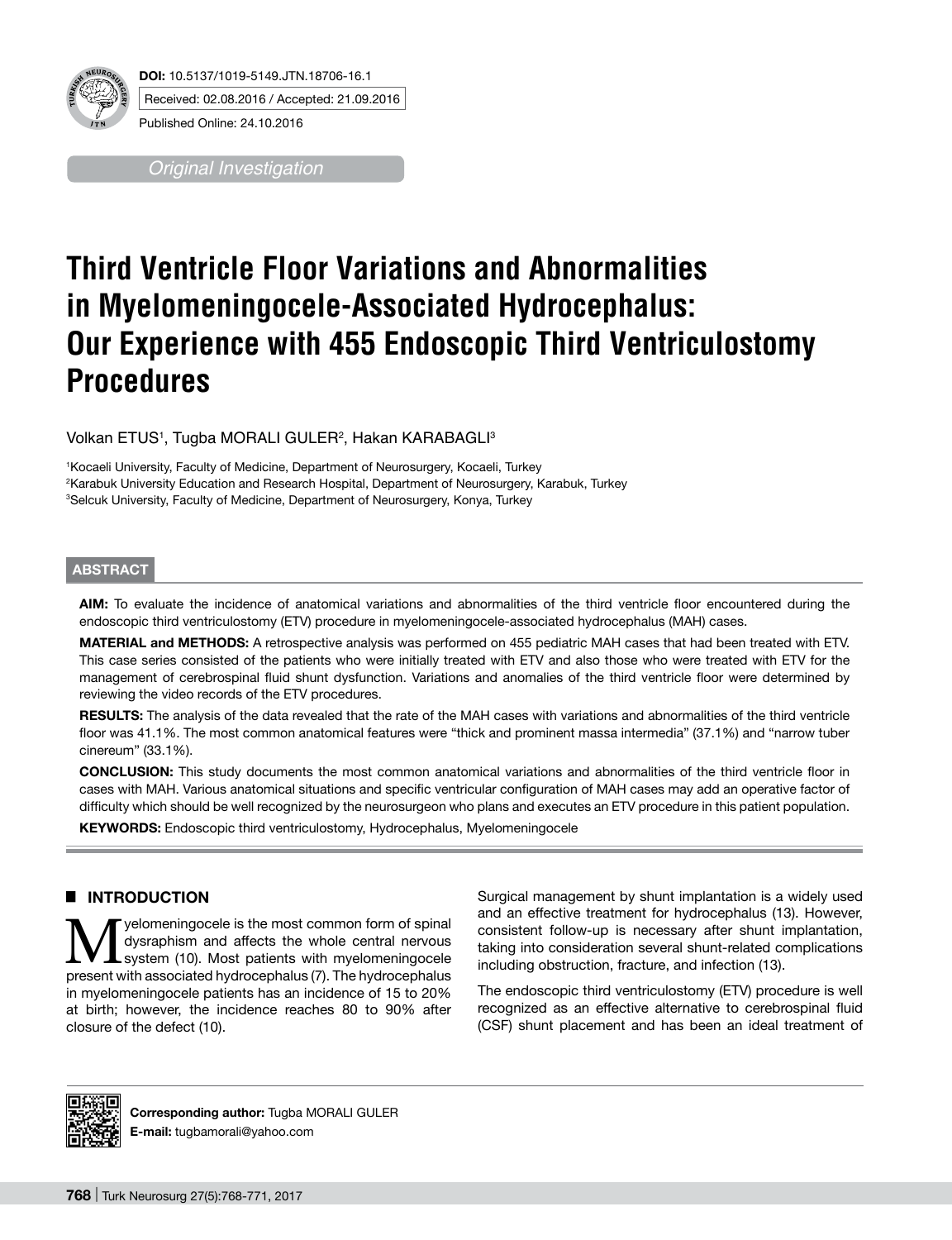choice for obstructive hydrocephalus in recent years (10). Although, myelomeningocele-associated hydrocephalus (MAH), which can be congenital or acquired after the myelomeningocele closure, has an obstructive basis, the use of ETV for the management of hydrocephalus in these patients is still controversial (9,10,13). Anatomical variations and abnormalities of the ventricular system and the confusing topography of the floor of the third ventricle are of utmost importance in the ETV procedure, since all these factors play an important role in the limitations and current risks of surgery.

In this study, we aimed to evaluate the incidence of anatomical variations and abnormalities of the third ventricle floor during the ETV procedure in MAH patients.

## █ **MATERIAL and METHODS**

The data of 455 MAH patients who were treated with ETV procedure at two pediatric neurosurgery centers (Kocaeli University and Selcuk University) between 2004 and 2016 were retrospectively analyzed. The patients who were treated with ETV in the first-line setting and those with a mechanical or dynamic shunt failure who were later treated with ETV as an alternative to shunt revision were included in the study. Since previous CSF infection or hemorrhage may affect anatomical development and configuration, cases with a history of previous CSF or shunt infection or intraventricular hemorrhage were excluded from the study. A written informed consent was obtained from each patient. The study was conducted in accordance with the principles of the Declaration of Helsinki.

The incidence and the types of encountered variations and the abnormalities of the third ventricle floor in patients with MAH were analyzed by reviewing all the video recordings of ETV procedures performed in 455 cases.

# █ **RESULTS**

Among the 455 MAH patients who treated with ETV, 187 patients had "third ventricle floor variations and abnormalities" based on video recordings of the procedures. The rate of MAH patients with anatomical variations and abnormalities

of the third ventricle floor was 41.1%. The most common anatomical features of the third ventricle floor and the rate of those features were as follows: thick and prominent massa intermedia (37.1%), narrow tuber cinereum (33.1%), parenchymatous, opaque and/or thick floor of the third ventricle (27%), hollow/steep third ventricle floor (18%), small anterior chamber of the third ventricle (17.1%), the presence of interhypothalamic adhesions (14.9%), vascular floor of the third ventricle (14%) and the presence of adhesions or bridges between mammillary bodies (13.1%). Two or more types of anatomical features were documented in most of the cases.

The distribution of anatomical variations and abnormalities in our series are summarized in Table I. Intraoperative endoscopic images of the most common anatomical features of the third ventricle floor in MAH patients are shown in Figure 1A-F.

## █ **DISCUSSION**

Although the incidence of MAH at birth is 15 to 20%, it increases up to 80 to 90% after the closure of the defect (10). However, the exact etiology of MAH still remains unclear. According to McLone and Knepper (8), hypoplastic development of the nervous system structures and the caudal descent of the hindbrain occur due to insufficient mesenchymal induction during the embryonic life at the level of the posterior fossa, leading to hydrocephalus. The Chiari II malformation with abnormality of the fourth ventricle floor and the cervicomedullary junction represents the main factor of the obstructive nature of the MAH (3,8).

The standard surgical treatment of MAH still remains the insertion of a ventriculoperitoneal shunt; however, it has significant associated complications such as infection (3). On the other hand, ETV is the procedure of choice in the treatment of obstructive hydrocephalus (11,12). It is safe and efficient with a success rate of 70 to-90% (11,12). Major complications of ETV are low when the procedure is performed by experienced surgeons. Kulkarni et al. (6) reported that the incidence of complications such as new neurological deficit or meningitis was less than 2%. Although the recent development of ETV

**Table I:** Distribution of Anatomical Variations and Anomalies in Our Series. Among 455 Cases, 187 Had One or More Anatomical Variation Types

| <b>Anatomical Variation</b>                                      | <b>Number of Cases</b> | Percent (%) |
|------------------------------------------------------------------|------------------------|-------------|
| Thick and prominent massa intermedia                             | 169 of 455 cases       | 37.1        |
| Narrow tuber cinereum                                            | 151 of 455 cases       | 33.1        |
| Parenchymatous, opaque and/or thick floor of the third ventricle | 123 of 455 cases       | 27          |
| Hollow/steep third ventricle floor                               | 82 of 455 cases        | 18          |
| Small anterior chamber of the third ventricle                    | 78 of 455 cases        | 17.1        |
| Existence of interhypothalamic adhesions                         | 68 of 455 cases        | 14.9        |
| Vascular floor of the third ventricle                            | 64 of 455 cases        | 14          |
| Existence of adhesions or bridges between mammillary bodies      | 60 of 455 cases        | 13.1        |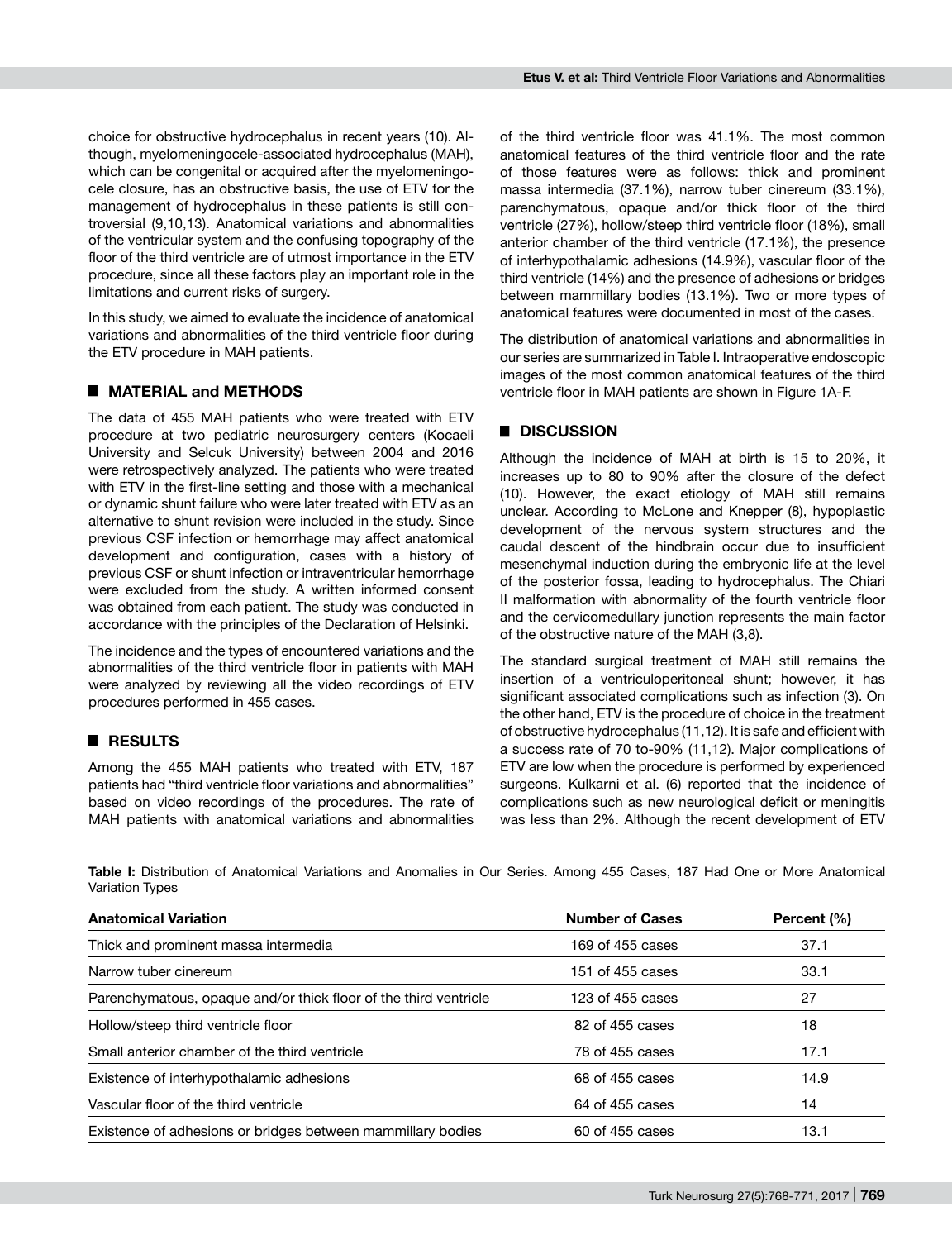has provided a challenging way of treatment, it still has a very limited role in the first-line treatment of MAH patients due to the immature CSF reabsorption system and anatomical difficulties in these patients; therefore, this method should be suggested only in selected cases (3,10).

Furthermore, the alterations or anatomical variations of the anatomy of the floor of the third ventricle play an important role in limitations of the ETV procedure and these can also complicate the surgical procedure (10). Perez da Rosa et al.



**Figure 1A-F:** Figures show intraoperative endoscopic images of the third ventricle floor in myelomeningocele-related hydrocephalus during endoscopic third ventriculostomy procedure. The most common anatomical features were as follows:

- Thick and prominent massa intermedia **(A)**
- Parenchymatous, opaque and/or thick floor of the third ventricle **(B,C,D,E)**
- Narrow tuber cinereum **(A, C, E, F)**
- Hollow, steep or vascular floor of the third ventricle **(C, E, F)**
- Small anterior chamber of the third ventricle **(C, E)**
- Presence of interhypothalamic adhesions **(C,D)**
- Presence of adhesions or bridges between mammillary bodies **(D)**

reported the structural changes as malformation of the corpus callosum (hypoplasia, dysplasia, focal posterior thinning), enlarged massa intermedia, gray matter heterotopias (medial occipital lobes), absence of the septum pellucidum, stenosis of the foramen of Monro, fusion and thickening of the forniceal columns, thickening of the choroid plexus, interhypothalamic adhesions, thickening or distortion of the floor of third ventricle (which can complicate visualization of anatomical structures such as the infundibulum or the mammillary bodies), large and posteriorly displaced occipital horns, interhemispheric cyst and protrusion of the roof of the third ventricle in a 'diamond' shape up towards the velum interpositum and the quadrigeminal cistern (10).

Ventricular system abnormalities are present in most myelomeningocele patients. Gilbert et al. described anomalies in 92% of autopsy exams (4,9). Babcock and Han found a rate of 96% as evidenced by echographic scans, Zimmermann et al. reported a rate of 89% in tomography scans (1,14). In another study Kawamura et al. (5) reported a rate of 8/10 for ventricular abnormalities in magnetic resonance images. Bankole et al. (2) also reported the abandonment of the procedure in 15 of 52 patients due to distorted anatomy or poor visibility in a heterogeneous population of hydrocephalus. In the current study, at least one anatomical variation was seen in 187 cases (41.1%). Thick and prominent massa intermedia was the most commonly encountered anatomical variation as seen in 169 of 455 cases (37.1%). A narrow tuber cinereum, parenchymatous, opaque and/or thick floor of the third ventricle, hollow/ steep third ventricle floor, small anterior chamber of the third ventricle, existence of interhypothalamic adhesions, vascular floor of the third ventricle and existence of adhesions or bridges between mammillary bodies were the other anatomical features seen.

Some of our MAH cases have been treated with ETV as an alternative to shunt revision because of a mechanical or dynamic shunt failure. A few of these cases had a history of long-term (over two years) shunt dependence. It is possible that, long-term shunt existence may further affect the anatomical development and configuration especially when the CSF shunt system has been placed in the neonatal period. A future complementary study may help to unveil such effects in MAH cases.

# █ **CONCLUSION**

ETV is the treatment of choice and an alternative to shunt insertion in selected MAH patients. Our study results suggest that anatomical variants and specific ventricular configuration of MAH may add an operative factor of difficulty that should be well recognized by the neurosurgeon who plans and executes an ETV procedure in this patient population.

#### █ **REFERENCES**

1. Babcock DS, Han BK: Cranial sonographic findings in meningomyelocele. AJR Am J Roentgenol. 136: 563-569, 1981